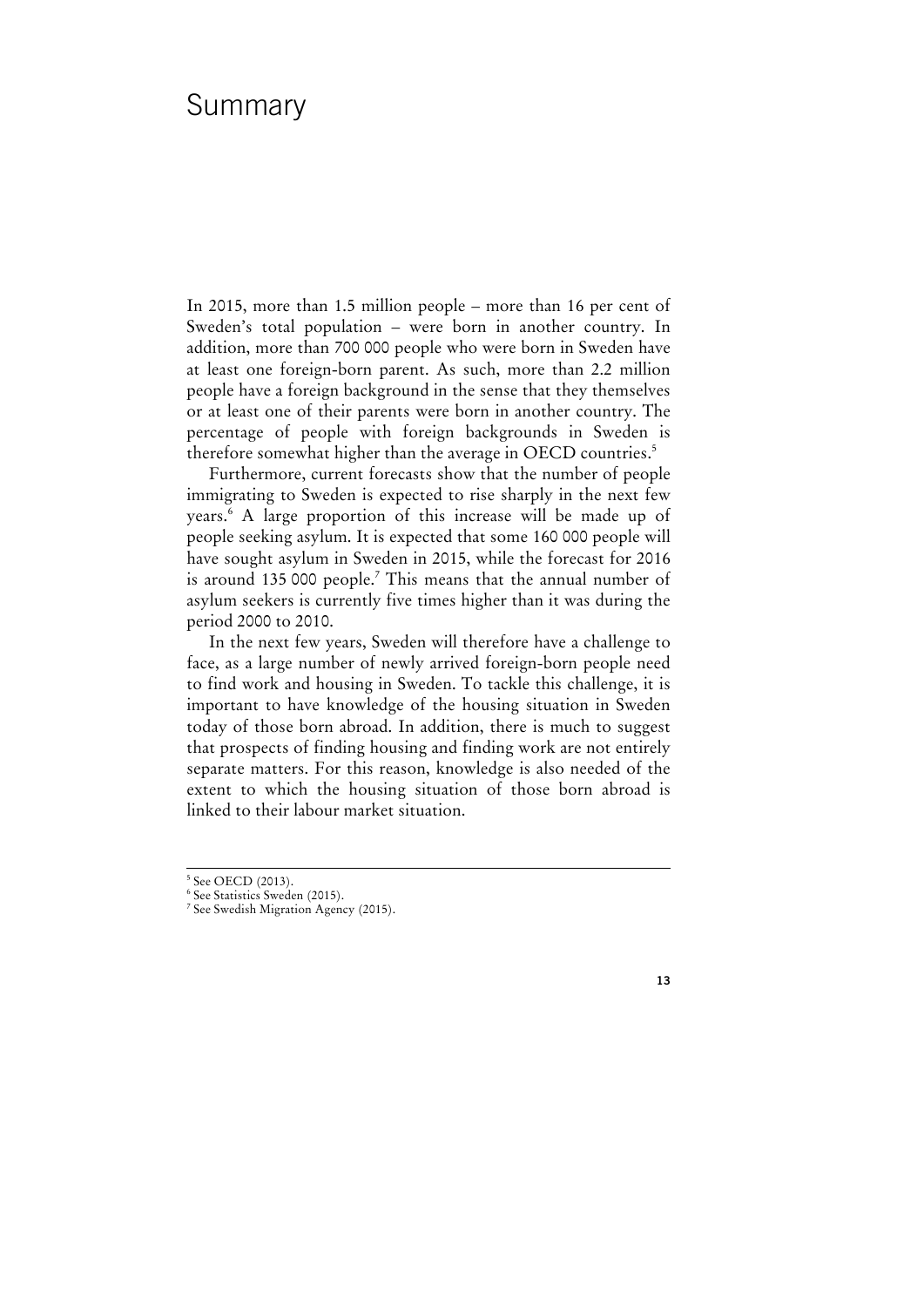The aim of this report is to provide knowledge in these areas. More specifically, we study the state of ethnic housing segregation in Sweden and how it developed between 2000 and 2012. We also study the extent to which ethnic housing segregation can be explained by demographic factors (such as age, sex and marital status) and by social factors (such as education and income). Finally, we study how housing segregation co-varies with the employment status and incomes of those born abroad.

## **Housing segregation has not changed in recent years**

In the report, we study housing segregation on the basis of exposure, which means that housing segregation is measured in terms of the *proportion of foreign-born neighbours* an individual is exposed to in his or her neighbourhood. We find that during the period 2000–2012, foreign-born people in Sweden's ten largest municipalities encountered an increasing proportion of foreignborn neighbours in the area where they lived.<sup>8</sup> Exposure to other foreign-born people has thus increased among those born abroad.

The fact of encountering more foreign-born people in the neighbourhood does not, however, necessarily mean that housing segregation has increased. An increased proportion of foreign-born people in a municipality means that the number of foreign-born people an individual may meet in their neighbourhood also increases. During the period in question, the proportion of foreignborn people in the municipalities and the proportion of foreignborn people encountered by foreign-born people in their neighbourhood increased to approximately the same extent – housing segregation has thus remained broadly unchanged. During the period 2000–2012, we see a similar trend for people born in Sweden, but the proportion of foreign-born neighbours is considerably lower for people born in Sweden than for people born abroad.

Ethnic housing segregation can co-vary with housing segregation due to demographic and socioeconomic factors such as

 $\frac{1}{8}$  The report looks at Sweden's ten largest municipalities in 2012: Stockholm (studied at county level), Gothenburg, Malmö, Uppsala, Linköping, Västerås, Örebro, Norrköping, Helsingborg and Jönköping.

**<sup>14</sup>**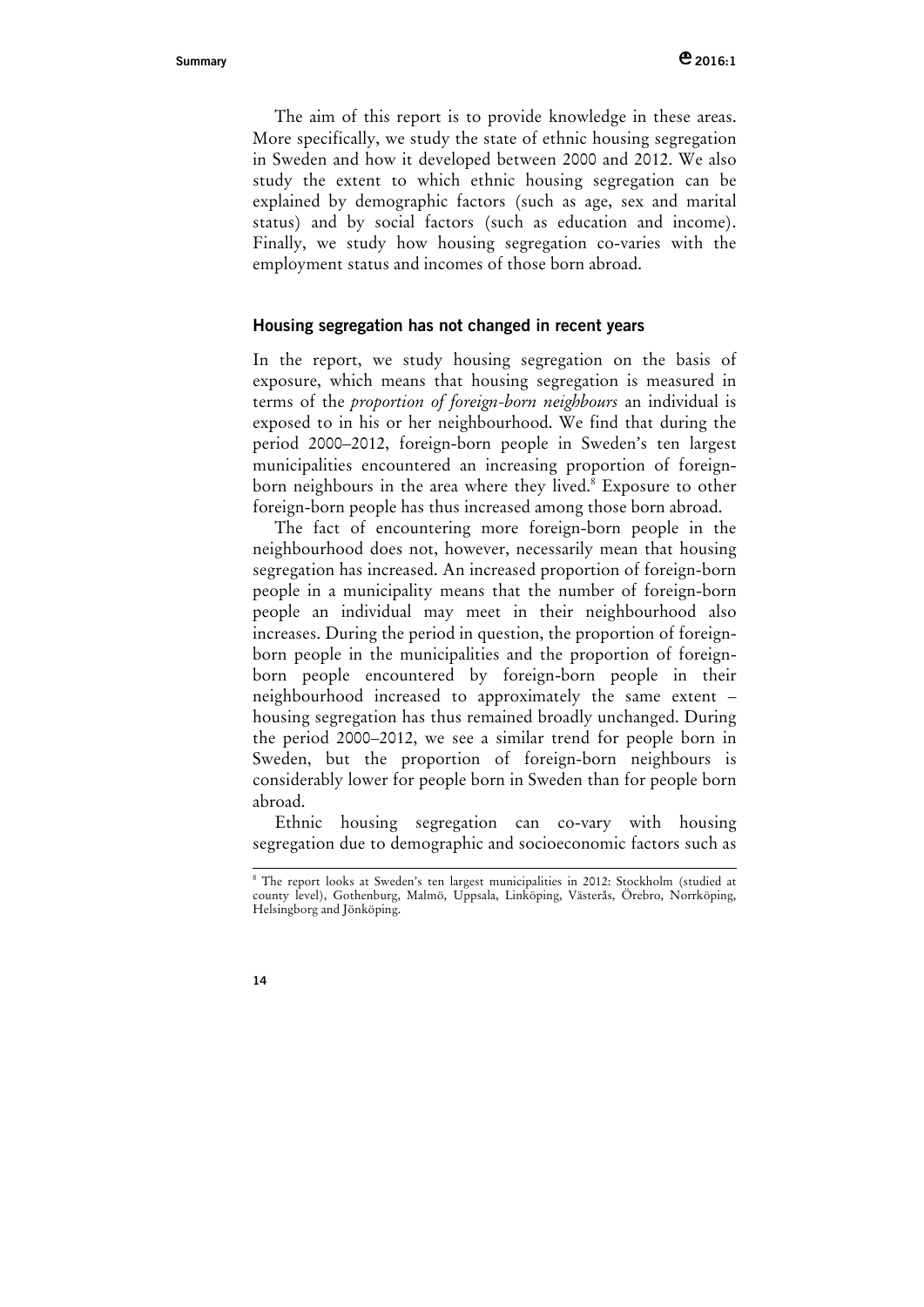age, sex, family situation, and level of education and income. However, it emerges in the report that the majority of housing segregation is explained by ethnicity rather than demographic and socioeconomic factors.

# **Considerable variation between groups**

Ethnic housing segregation varies considerably between different groups of foreign-born people. People born in countries in the Middle East and Africa are exposed to foreign-born neighbours to a particularly high degree, while exposure to foreign-born neighbours is considerably lower among those born in Europe. People born in the Middle East and Africa also tend to live near to their compatriots to a greater extent than other foreign-born people. The proportion of neighbours who are also compatriots increased significantly for these groups during the period 2000– 2012. In addition to the geographical housing segregation, people from the Middle East and Africa are found to a greater extent in the segments of the housing market that do not own their own homes. Furthermore, it is clear that ethnic housing segregation varies between people who immigrated at different times. The proportion of foreign-born neighbours is particularly high among people born abroad who immigrated to Sweden since the end of the 1990s.

## **Intentional and unintentional elements of housing segregation**

The report shows indications that housing segregation exhibits both intentional and unintentional elements. The intentional element is found in the fact that some groups choose to primarily live close to other foreign-born people from their own group. This is particularly true of people born in countries in the Middle East and Africa, for whom the level of exposure to their own group is particularly high. It is not unreasonable to believe that people born abroad seek geographical proximity to people with the same language, traditions and culture.

There are also indications that the segregation is unintentional and forced by various forms of lack of resources. The groups that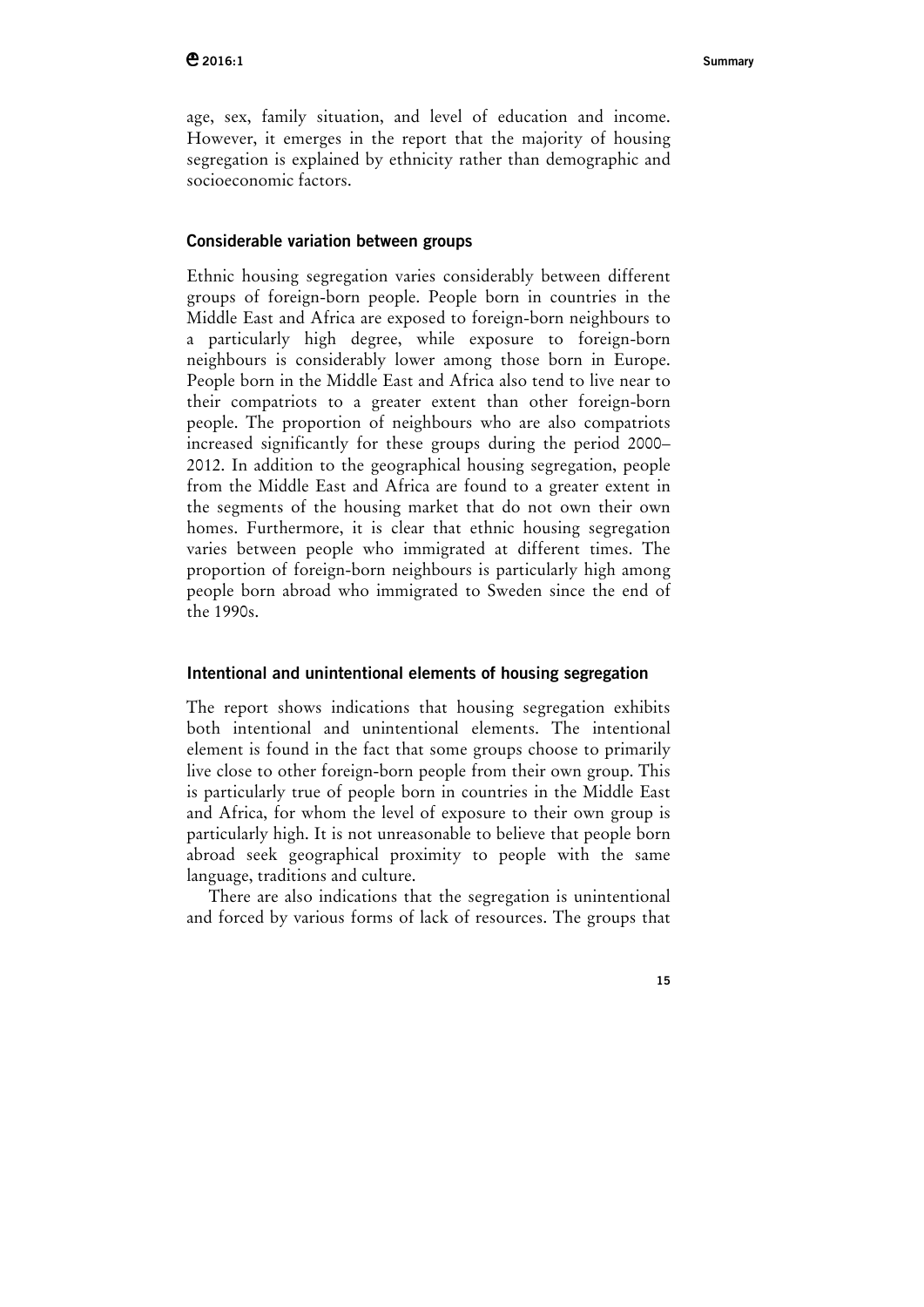live close to other foreign-born people to a large extent, such as people born in Africa and the Middle East, are also people with a weak position in the labour market. One possible explanation is that they also have relatively limited resources in respects that we cannot observe. It is, for example, conceivable that people born in Africa and the Middle East do not have access to the same information about the labour and housing markets in Sweden as others, nor access to the necessary networks to establish themselves in the labour and housing markets. Many of the people in these groups are also refugees, who have come to Sweden with limited financial capital. Their prospects of being approved for bank loans are thus less favourable than those of people with a strong standing in the labour market. They are therefore obliged to live near to other people with relatively limited resources. We also find that people born abroad who have immigrated in recent years more frequently live near to foreign-born neighbours, which underscores the fact that groups with a weak standing in the labour market are obliged to live in areas with relatively limited resources.

### **Housing segregation co-varies with labour market outcomes**

It is worth emphasising that in the report, we do not identify the effects of segregation on individuals' labour market outcomes, but rather study the co-variation in these factors. The findings in the report indicate that foreign-born people's probability of being in employment and their income from working co-vary negatively with the proportion of foreign-born neighbours. In particular, housing segregation appears to co-vary negatively with an individual's chances of achieving a really high income. At the top of the income distribution there is a strong negative correlation between the income earned and the proportion of foreign-born neighbours. This applies equally to people born abroad and in Sweden. People at the top of the income distribution surround themselves with fewer foreign-born neighbours than other people.

However, we find that surrounding oneself with neighbours from one's own group can have a positive effect on labour market prospects. It is conceivable that such positive effects may result from, for example, newly arrived immigrants receiving some help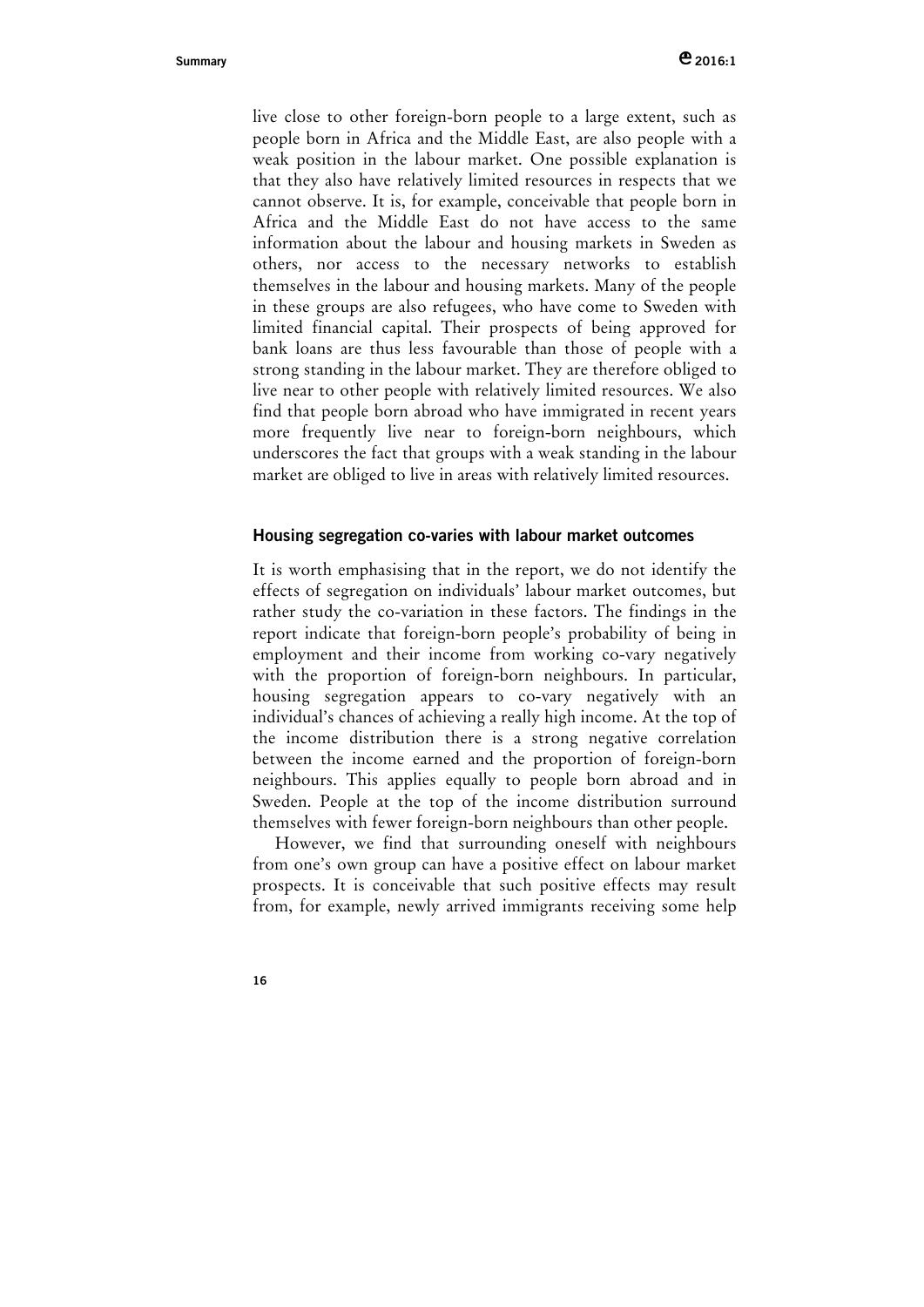from living near to people from their own group. Positive effects can, for example, arise from exchange of information, and from people within the group offering others employment in their businesses, demanding others' goods and services or helping children with their school work.

It is well known that prospects of success in the labour market are affected by the networks and contacts to which a person has access. Such networks and contacts are, to some extent, created in the area in which a person lives. Living in an area with a high proportion of foreign-born people may therefore impair labour market outcomes among foreign-born people due to a lack of access to valuable contacts. There is therefore much that indicates that foreign-born people's prospects of success in the labour market are impaired by living in areas with a high proportion of foreign-born neighbours, as people born abroad generally have access to worse networks and contacts than people born in Sweden. This reinforces housing segregation and it thus becomes more difficult for people born abroad to access better social networks. Our results therefore indicate that ethnic segregation in the housing market and foreign-born people's standing in the labour market are mutually reinforcing.

#### **Measures needed in both the housing and labour markets**

In the report we discuss suitable measures to change this situation. We note that the attempts that have been made to allocate newly arrived immigrants' housing situation and implement area-based initiatives have not succeeded in breaking housing segregation; they have, moreover, had a negative impact on foreign-born people's prospects of employment and supporting themselves. However, we consider that a policy of social mixing – in the sense of housing with different forms of occupancy being built in the same geographical area – might offer some possibilities to reduce segregation. Implementing a policy of social mixing in practice is, however, not without problems. There are a number of questions that must be answered first. Which geographical areas are to be mixed and which forms of occupancy should be included in the mix? What physical limitations are there in the form of building